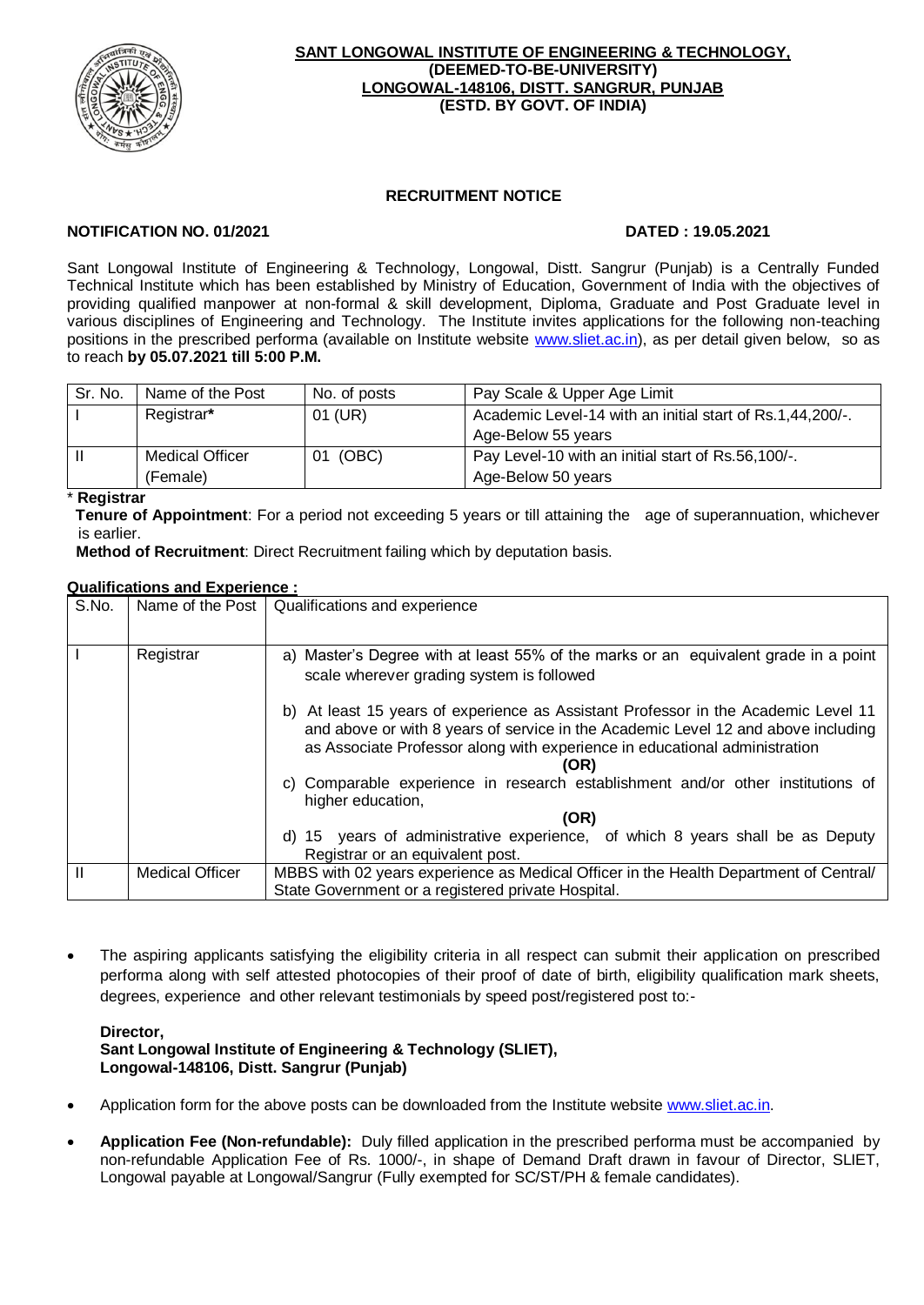- **The last date of receipt of application form along with all enclosures and application fee is 05.07.2021 by 05:00 P.M.**
- The envelope containing the hard copy of application form must be superscribed as "Application for the post of …………………………….. "

## **Note :**

- 1. The Institute will not be responsible for non-receipt/late receipt of applications due to postal delay.
- 2. Incomplete applications or applications without fee will be rejected without entering into any correspondence.
- 3. The Institute reserves the right to increase/decrease or not to fill any of the advertised post without any notification.
- 4. The interested candidates can also be considered on deputation.
- 5. The in-service candidate should apply through proper channel. However, they may send advance copy of the application.
- 6. The applications that do not meet advertisement criteria will be summarily rejected.
- 7. Candidates shall have to produce original documents at the time of appearing in Written Test/Presentation/Interview. In the absence of the same, candidature will not be considered for written test/presentation/ Interview.
- 8. No TA will be paid for appearing for written test/presentation/interview.
- 9. No correspondence whatsoever will be entertained from candidates regarding eligibility/conduct & result of written test/interview etc. and reasons for not being called for written test/interview etc.
- 10. The Institute may adopt any method (i.e. through written test or as decided by the Competent Authority) for screening the candidates and mere eligibility will not entail any right of the candidates to be called for interview.
- 11. The prescribed Essential Qualification/Experience indicated are bare minimum and mere possession of same will not entile the candidates to be called for test/interview.
- 12. Experience acquired after minimum prescribed/required qualification will only be considered.
- 13. Institute is free to restrict/change the criteria to call the eligible candidates for the written test/interview.
- 14. Reservation in Direct recruitment shall be applicable as per Govt. of India Norms. The Appendix to DoPT O.M. No.36011/6/2010-Estt(Res) dated June, 2010 and Govt. of India O.M. No. 36039/1/2019-Estt(Res) dated 31st January, 2019
- 15. Applicants are required to check the website regularly for further update.
- 16. Canvassing in any form will disqualify the applicant.
- 17. Only minimum one year continuous experience in an organization/Institute will be considered/counted towards experience.
- 18. In case of any typographical mistake/clarification, the decision of the Director of the Institute will be final.

DIRECTOR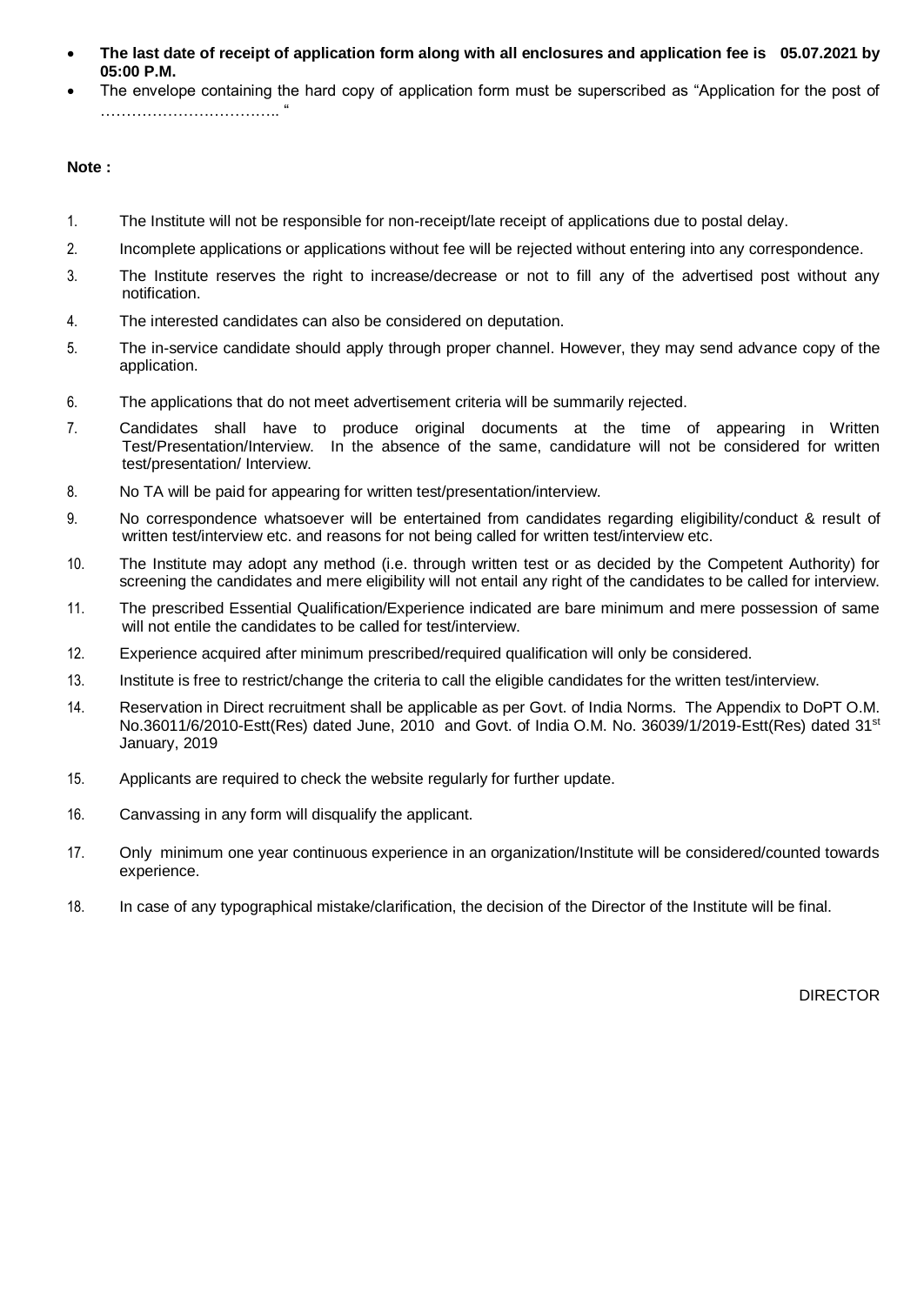

### **SANT LONGOWAL INSTITUTE OF ENGINEERING & TECHNOLOGY, (DEEMED-TO-BE-UNIVERSITY) LONGOWAL-148106, DISTT. SANGRUR, PUNJAB (ESTD. BY GOVT. OF INDIA)**

| <b>FORM OF APPLICATION FOR GROUP "A" POSTS</b> |
|------------------------------------------------|
|------------------------------------------------|

Name of the Post applied\_\_\_\_\_\_\_\_\_\_\_\_\_\_\_\_\_\_\_\_\_\_\_\_\_\_\_\_\_\_\_\_\_\_\_\_\_\_\_\_\_\_

(For use of candidates)

Department \_\_\_\_\_\_\_\_\_\_\_\_\_\_\_\_\_\_\_\_\_\_\_\_\_\_\_\_\_\_\_\_\_\_\_\_\_\_\_\_\_\_\_\_\_\_

Advertisement No. \_\_\_\_\_\_\_\_\_\_\_\_\_\_\_\_\_\_\_\_\_\_\_\_\_\_\_\_\_\_\_\_\_\_\_\_\_\_\_\_\_

Affix Passport size Attested Photograph

| 01. | Name in Full (Block Letters)                                                       |                            |
|-----|------------------------------------------------------------------------------------|----------------------------|
|     |                                                                                    |                            |
| 02. | <b>Fathers Name</b>                                                                |                            |
| 03. | Date of Birth                                                                      | Place of Birth             |
|     |                                                                                    |                            |
| 04. | <b>Marital status</b>                                                              | Sex (Male/Female)          |
| 05. | Nationality                                                                        |                            |
| 06. | Permanent address                                                                  | Address for Correspondence |
|     |                                                                                    |                            |
|     |                                                                                    |                            |
|     |                                                                                    |                            |
|     |                                                                                    |                            |
|     |                                                                                    |                            |
| 07  | Telephone Number                                                                   |                            |
|     |                                                                                    |                            |
|     | Mobile number                                                                      |                            |
|     | E-mail Id                                                                          |                            |
|     |                                                                                    |                            |
|     | PAN Card No.                                                                       |                            |
|     | UID No.                                                                            |                            |
| 08. | whether<br>Please, state<br>belong<br>you<br>to                                    |                            |
|     | SC/ST/OBC/Physically<br>Handicapped/<br>Gen                                        |                            |
|     | category (enclose relevant certificate)                                            |                            |
| 09. | Are you willing to accept the minimum initial                                      |                            |
|     | pay offered, if not, state what is the lowest<br>initial pay that you would accept |                            |
|     |                                                                                    |                            |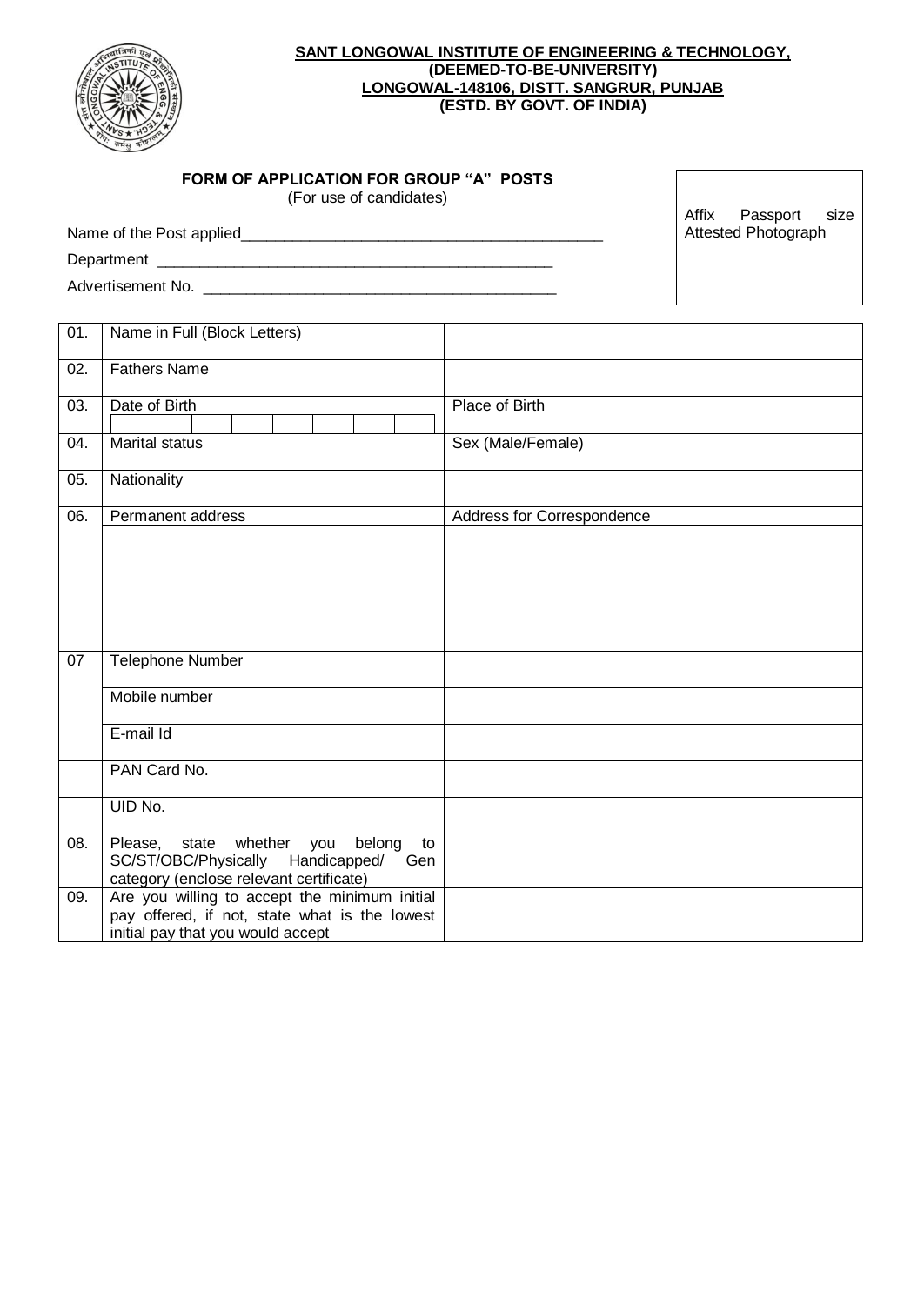| 10.              | Present Post held with Designation & name of<br>the Organization where employed                                                                                                 |                  |           |      |               |                   |                          |       |                  |  |
|------------------|---------------------------------------------------------------------------------------------------------------------------------------------------------------------------------|------------------|-----------|------|---------------|-------------------|--------------------------|-------|------------------|--|
|                  | of<br>Name<br>Organization                                                                                                                                                      | the I            | Post Held |      | <b>Nature</b> | of<br>Duties/work | From                     |       | Duration<br>To   |  |
| 11.              | Present salary with pay scale                                                                                                                                                   |                  |           |      |               |                   |                          |       |                  |  |
| <b>Pay Scale</b> |                                                                                                                                                                                 | <b>Basic Pay</b> |           | D.A. |               | H.R.A.            | Any<br><b>Allowances</b> | Other | <b>Total Rs.</b> |  |
|                  |                                                                                                                                                                                 |                  |           |      |               |                   |                          |       |                  |  |
| 12.a.            | Were you at any time declared medically<br>unfit, asked to submit your resignation,<br>discharged or dismissed from Government or<br>private service?                           |                  |           |      |               |                   |                          |       |                  |  |
| b.               | Have you ever been convicted by any court<br>of law or is there any criminal case/<br>disciplinary enquiry contemplated or pending<br>against you? If yes, please give details. |                  |           |      |               |                   |                          |       |                  |  |

13. Details of educational qualifications: Please give particulars of all examinations passed and degrees obtained commencing with the High School Level (10th standard / Matriculation) Examination. Please attach photocopies of certificates and mark sheets duly attested.

| Examination | School /<br>College /<br>Institute | Name of the<br>Board/<br>University /<br>Institution | Marks<br>Obtained<br>(with Max.<br>Marks) | $%$ of<br>marks | Distinction/<br>Class /<br>Division/<br>/Grade | Year of<br>Passing | Duration of<br>course |
|-------------|------------------------------------|------------------------------------------------------|-------------------------------------------|-----------------|------------------------------------------------|--------------------|-----------------------|
|             |                                    |                                                      |                                           |                 |                                                |                    |                       |
|             |                                    |                                                      |                                           |                 |                                                |                    |                       |
|             |                                    |                                                      |                                           |                 |                                                |                    |                       |
|             |                                    |                                                      |                                           |                 |                                                |                    |                       |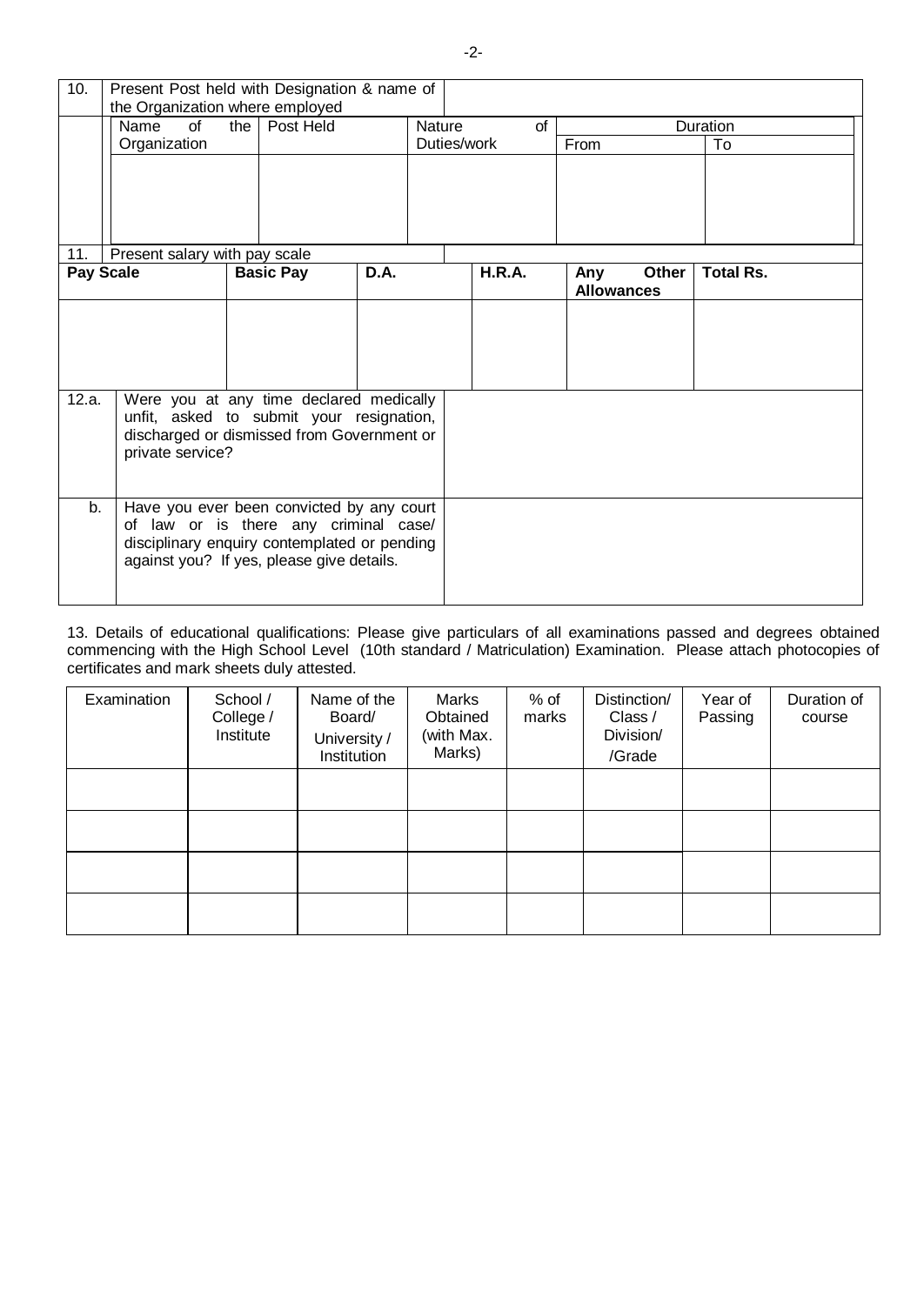14. Details of employments: Please give particulars of your present and past employments in chronological order, starting with the present one:

| SI.<br>No. | Organization /<br>Institute | Position<br>held | Nature of<br>duties /<br>work | Date of<br>joining | Date of<br>leaving | Experience<br>(Years &<br>months) | Last<br>Pay | Scale of<br>pay/Pay<br>Band &<br>GP |
|------------|-----------------------------|------------------|-------------------------------|--------------------|--------------------|-----------------------------------|-------------|-------------------------------------|
|            |                             |                  |                               |                    |                    |                                   |             |                                     |
|            |                             |                  |                               |                    |                    |                                   |             |                                     |

| 15. | Membership of Professional Bodies/Societies (Please specify National/International)                         |                                                                                                                                                                                                                                                                                                                                                                                                                                                                                                                       |
|-----|-------------------------------------------------------------------------------------------------------------|-----------------------------------------------------------------------------------------------------------------------------------------------------------------------------------------------------------------------------------------------------------------------------------------------------------------------------------------------------------------------------------------------------------------------------------------------------------------------------------------------------------------------|
|     |                                                                                                             |                                                                                                                                                                                                                                                                                                                                                                                                                                                                                                                       |
|     |                                                                                                             |                                                                                                                                                                                                                                                                                                                                                                                                                                                                                                                       |
| 16. | Extra-curricular Activities/Administrative Responsibilities handled :-                                      |                                                                                                                                                                                                                                                                                                                                                                                                                                                                                                                       |
|     |                                                                                                             |                                                                                                                                                                                                                                                                                                                                                                                                                                                                                                                       |
|     |                                                                                                             |                                                                                                                                                                                                                                                                                                                                                                                                                                                                                                                       |
| 17. | Vision of Reforms in the Institute (Not more than 200 words):-                                              |                                                                                                                                                                                                                                                                                                                                                                                                                                                                                                                       |
|     |                                                                                                             |                                                                                                                                                                                                                                                                                                                                                                                                                                                                                                                       |
| 18. | Any other information in favour of the candidature of the Application (Attach separate sheet, if required). |                                                                                                                                                                                                                                                                                                                                                                                                                                                                                                                       |
|     |                                                                                                             |                                                                                                                                                                                                                                                                                                                                                                                                                                                                                                                       |
|     |                                                                                                             |                                                                                                                                                                                                                                                                                                                                                                                                                                                                                                                       |
| 19. |                                                                                                             | References: (At least two names of referees with their clear and complete addresses along with e-mail Id.                                                                                                                                                                                                                                                                                                                                                                                                             |
|     | be from the last Organization/Institute served. Referee should not be close relative of the candidate).     | Referees should be persons with or under whom the candidate has worked and one of the referees should                                                                                                                                                                                                                                                                                                                                                                                                                 |
|     |                                                                                                             |                                                                                                                                                                                                                                                                                                                                                                                                                                                                                                                       |
|     |                                                                                                             |                                                                                                                                                                                                                                                                                                                                                                                                                                                                                                                       |
|     | the contract of the contract of the contract of the contract of the contract of                             |                                                                                                                                                                                                                                                                                                                                                                                                                                                                                                                       |
|     |                                                                                                             |                                                                                                                                                                                                                                                                                                                                                                                                                                                                                                                       |
|     |                                                                                                             | <u> 1989 - Jan Sterlingen, skriuwer yn de grut yn de grut yn de grut yn de grut yn de grut yn de grut yn de grut y</u>                                                                                                                                                                                                                                                                                                                                                                                                |
| 20. | Check List (item-wise) documents attached.                                                                  |                                                                                                                                                                                                                                                                                                                                                                                                                                                                                                                       |
|     |                                                                                                             | $\begin{picture}(150,10) \put(0,0){\line(1,0){10}} \put(15,0){\line(1,0){10}} \put(15,0){\line(1,0){10}} \put(15,0){\line(1,0){10}} \put(15,0){\line(1,0){10}} \put(15,0){\line(1,0){10}} \put(15,0){\line(1,0){10}} \put(15,0){\line(1,0){10}} \put(15,0){\line(1,0){10}} \put(15,0){\line(1,0){10}} \put(15,0){\line(1,0){10}} \put(15,0){\line($                                                                                                                                                                   |
|     |                                                                                                             | $(d) \begin{tabular}{ c c c } \hline \rule{.8cm}{.4cm} & \rule{.8cm}{.4cm} \rule{.8cm}{.4cm} \rule{.8cm}{.4cm} \rule{.8cm}{.4cm} \rule{.8cm}{.4cm} \rule{.8cm}{.4cm} \rule{.8cm}{.4cm} \rule{.8cm}{.4cm} \rule{.8cm}{.4cm} \rule{.8cm}{.4cm} \rule{.8cm}{.4cm} \rule{.8cm}{.4cm} \rule{.8cm}{.4cm} \rule{.8cm}{.4cm} \rule{.8cm}{.4cm} \rule{.8cm}{.4cm} \rule{.8cm}{.4cm} \rule$                                                                                                                                     |
|     |                                                                                                             | $\qquad \qquad \textbf{(f)} \qquad \qquad \qquad \textbf{---} \qquad \qquad \textbf{(f)} \qquad \qquad \textbf{(f)} \qquad \qquad \textbf{(i)} \qquad \qquad \textbf{(ii)} \qquad \qquad \textbf{(iii)} \qquad \qquad \textbf{(iv)} \qquad \qquad \textbf{(iv)} \qquad \qquad \textbf{(v)} \qquad \qquad \textbf{(v)} \qquad \qquad \textbf{(v)} \qquad \qquad \textbf{(v)} \qquad \qquad \textbf{(v)} \qquad \qquad \textbf{(v)} \qquad \qquad \textbf{(v)} \qquad \qquad \textbf{(v)} \qquad \qquad \textbf{(v)} \$ |